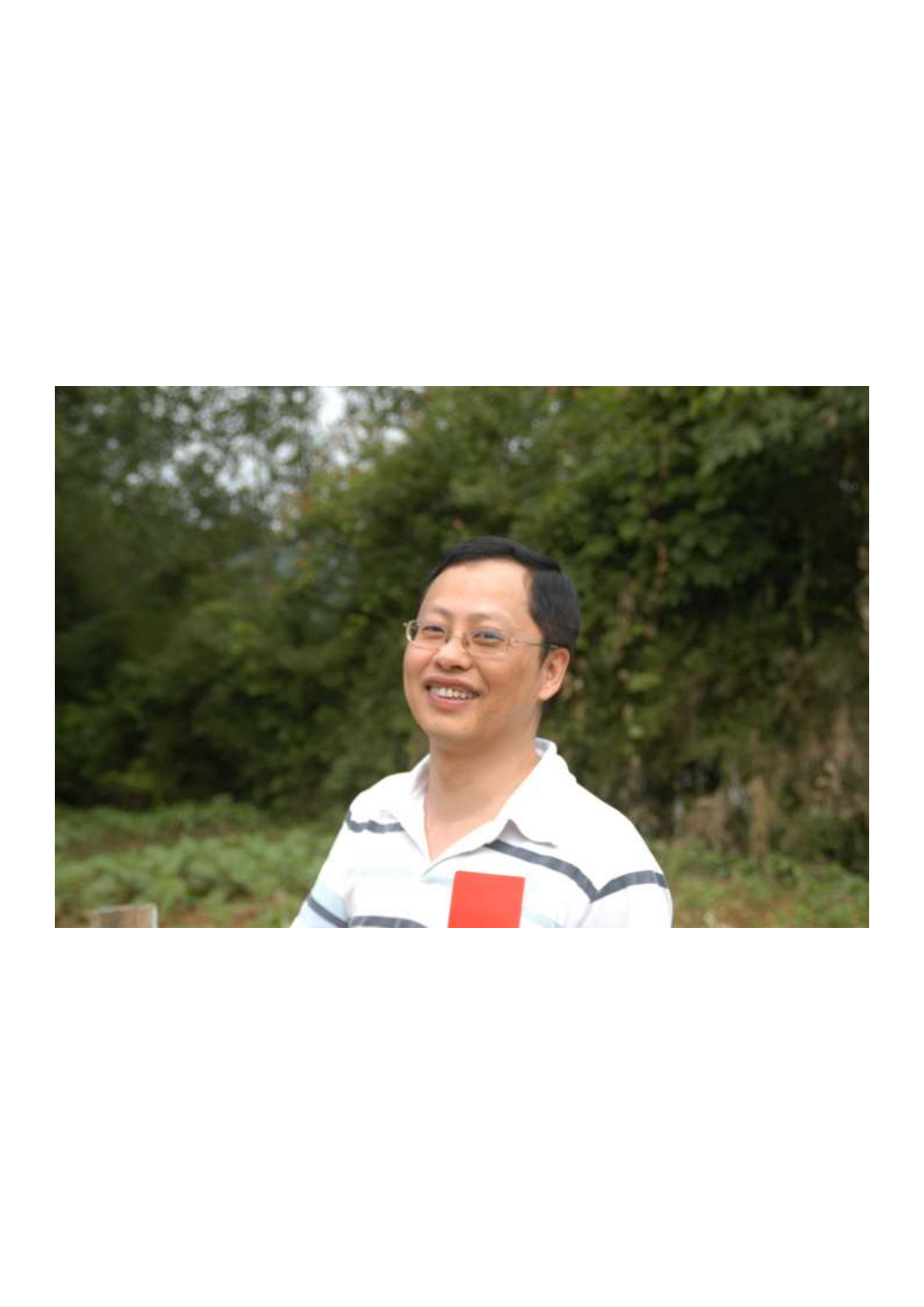# **CURRICULUM VITAE of Dr. CHEN GAO [\(gc\\_npwr@126.com\)](mailto:gc_npwr@126.com)**

### **Name: Chen Gao**

# **Academic qualifications:**

| 1997.9-2000.7       | M. Med. | Faculty of Medicine & Dentistry, Wuhan University, China                            |  |
|---------------------|---------|-------------------------------------------------------------------------------------|--|
| 2000.9-2003.7 Ph.D. |         | Institute of Basic Theory of Traditional Chinese Medicine, China Academy of Chinese |  |
|                     |         | Medical Science                                                                     |  |

### **Previous academic positions held:**

| Zhongnan Hospital, Faculty of Medicine & Dentistry, Wuhan University |
|----------------------------------------------------------------------|
| Institute of Basic Theory of Traditional Chinese Medicine, China     |
|                                                                      |
| Institute for Clinical Medicine, China-Japan Friendship Hospital,    |
|                                                                      |
| Institute of Basic Research in Clinical Medicine, China Academy of   |
|                                                                      |
|                                                                      |

# **Present academic position:**

| 2005.5- | Associate Professor | School of Life Sciences, Hubei University |
|---------|---------------------|-------------------------------------------|
|---------|---------------------|-------------------------------------------|

#### **Previous relevant research work:**

Technical expertise Phylogenetic analysis, Structure prediction, Reconstruction and analysis of biology network Research area Bioinformatics, Systems biology, Integrative Biology, Network biology, Network medicine/pharmacology

# **Publication Records:** 52 Papers

#### **Ten publications in the latest years**

- 1. **Gao Chen**, Biao Liu, Miao Jiang, Yong Tan, Aiping Lu. Functional networks for Salvia miltiorrhiza and Panax notoginseng in combination explored with text mining and bioinformatical approach *Journal of Medicinal Plants Research*. 2011,5(17):4030-4040
- 2. **Gao Chen**, Aiping Lu. Prediction of the Mechanisms of Salvia Miltiorrhiza Against Atherosclerosis Using Text Mining and Network-Based Analysis. *Journal of Algorithms & Computational Technology*. 2011,5(1):139-144
- 3. **Chen G**, Lu C, Zha Q, Xiao C, Xu S, Ju D, Zhou Y, Jia W, Lu A. A network-based analysis of traditional Chinese medicine cold and hot patterns in rheumatoid arthritis. *Complement Ther Med.* 2012 Feb;20(1-2):23-30.
- 4. **CHEN Gao**, WU Yanlong, XIAO Shijun, LI Canghai. Bioinformatics Analysis of Mycobacterium Tuberculosis Gene rspL and Its Mutation. *ICBECS*, 2010, 1(1):240-241.
- 5. Miao Jiang, Cheng Lu, **Gao Chen**, Cheng Xiao, Qinglin Zha, Xuyan Niu, Shilin Chen, and Aiping Lu. Understanding the Molecular Mechanism of Interventions in Treating Rheumatoid Arthritis Patients with Corresponding Traditional ChineseMedicine Patterns Based on Bioinformatics Approach. *Evidence-Based Complementary and Alternative Medicine Volume 2012*, Article ID 129452, 11 pages
- 6. Cheng Lu, Xuyan Niu, Cheng Xiao, **Gao Chen**, Qinglin Zha, Hongtao Guo, Miao Jiang, and Aiping Lu. Network-Based Gene Expression Biomarkers for Cold and Heat Patterns of Rheumatoid Arthritis in Traditional Chinese Medicine. *Evidence-Based Complementary and Alternative Medicine Volume 2012*, Article ID 203043, 17 pages
- 7. Lu C, Xiao C, **Chen G**, Jiang M, Zha Q, Yan X, Kong W, Lu A. Cold and heat pattern of rheumatoid arthritis in traditional Chinese medicine: distinct molecular signatures indentified by microarray expression profiles in CD4-positive T cell. *Rheumatol Int. Rheumatol Int. 2012* Jan;32(1):61-8.
- 8. Zheng G, Jiang M, He X, Zhao J, Guo H, **Chen G**, Zha Q, Lu A. Discrete derivative: a data slicing algorithm for exploration of sharing biological networks between rheumatoid arthritis and coronary heart disease. *BioData Min.* 2011 Jun 23;4:18.
- 9. Jiang M, Xiao C, **Chen G**, Lu C, Zha Q, Yan X, Kong W, Xu S, Ju D, Xu P, Zou Y, Lu A. Correlation between